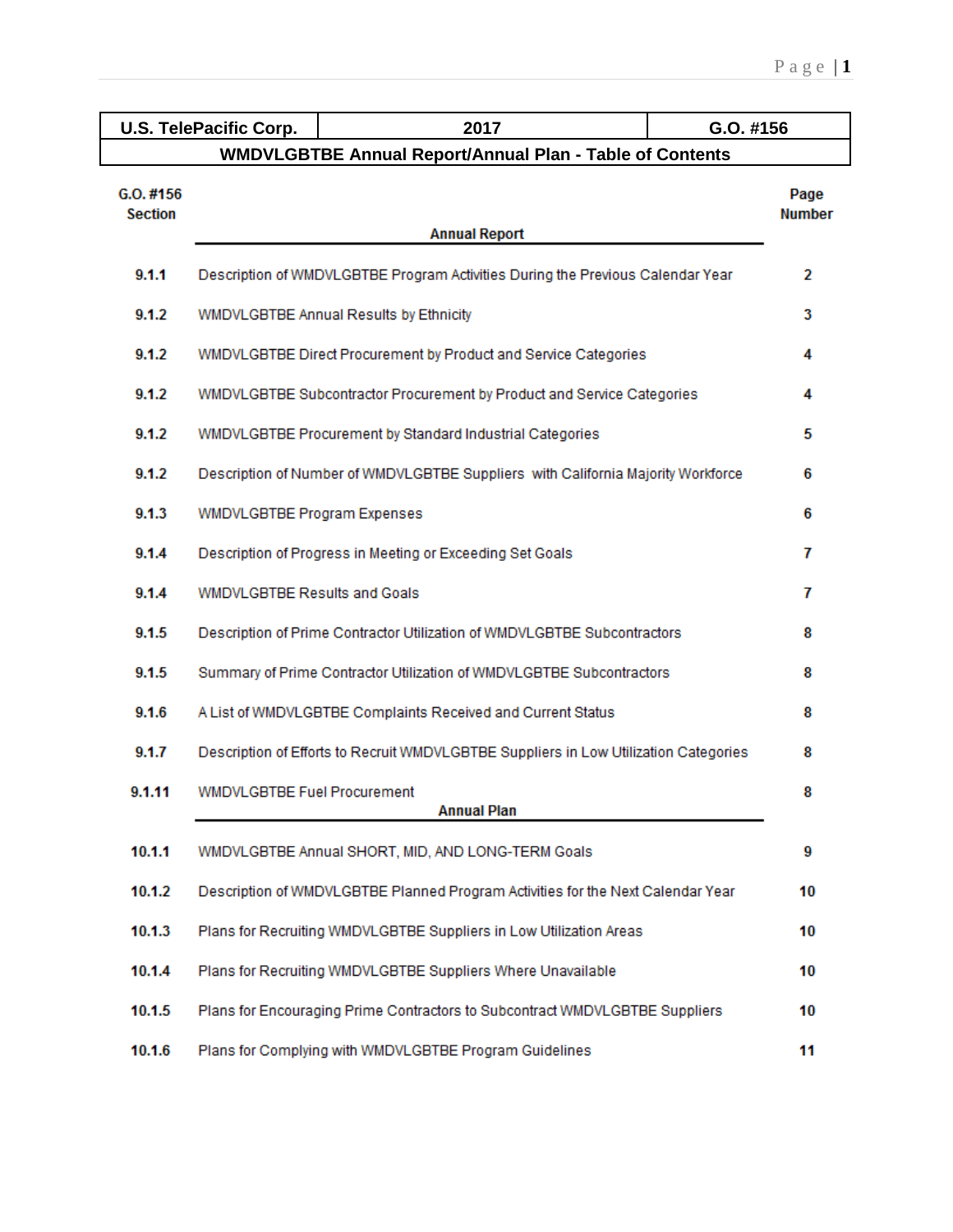| U.S. TelePacific Corp. | 2017                                                                           | G.O. #156 Sec. 9.1.1 |
|------------------------|--------------------------------------------------------------------------------|----------------------|
|                        | Description of WMDVLGBTBE Program Activities During the Previous Calendar Year |                      |

Pursuant to General Order 156, U.S. TelePacific Corp., Mpower Communications Corp., Arrival Communications, Inc. and DSCI LLC, all d/b/a TPx Communications ("TPx"), continues to enhance its WMDVLGBTBE Program by taking steps to improve its diverse sourcing program and spend.

- TPx has a partially automated tracking process and is continuing to improve its electronic recordkeeping capabilities, most recently by adding an additional category for LGBT to its internal tracking system.
- TPx modified its purchasing process to require that each party requesting a purchase order search the CPUC supplier database, using simple product terms and geographic location, to determine whether a diverse supplier could be asked for a quote.
	- o If such a supplier can be found and a quote obtained, it must be attached regardless of whether the diverse supplier is selected. Requisitions that do not give diverse suppliers the opportunity to bid are subject to rejection.
	- o Personnel within our Finance department who report purchasing information also searches the CPUC supplier database to verify whether an appropriate diverse vendor may exist.
- Letters are sent to all current suppliers describing the CPUC program, including how to get certified, and requesting information regarding any diverse suppliers and/or diverse subcontractors.
- All purchase orders are flagged at the top with: "Are you or your suppliers a minority owned business? Get certified at [www.cpuc.ca.gov](http://www.cpuc.ca.gov/) and let us know!"
- TPx has developed a Vendor Diversity form which is sent to all new vendors when a W9 is obtained. This form was updated to include LGBT-owned business enterprises (WMDVLGBTBEs).
- TPx has updated its internet site to include information related to the Supplier Diversity program:<https://www.tpx.com/legal/>
- TPx continues to encourage its main suppliers to include WMDVLGBTBE in their subcontracting activities and to report the results.
- TPx continues to train those tasked with seeking vendors to actively and routinely seek out qualified minority-owned, women-owned, disabled veteran-owned and LGBT-owned vendors that can provide products and services to TPx.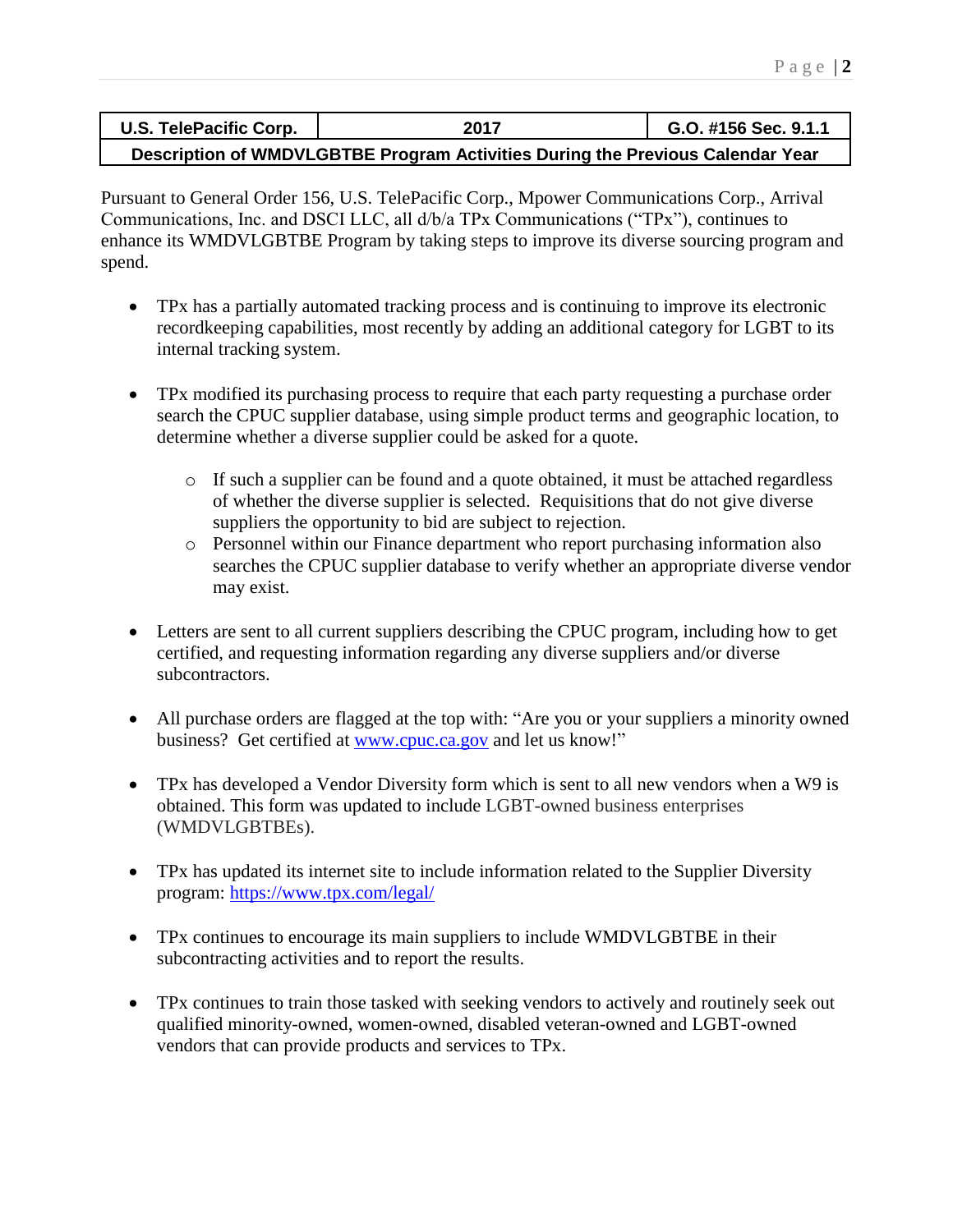| <b>U.S. TelePacific Corp.</b> | 2017                                          | G.O. #156 Sec. 9.1.2 |
|-------------------------------|-----------------------------------------------|----------------------|
|                               | <b>WMDVLGBTBE Annual Results by Ethnicity</b> |                      |

|      |                                          |                              |               | 2017 |                 |       |
|------|------------------------------------------|------------------------------|---------------|------|-----------------|-------|
|      |                                          |                              | <b>Direct</b> | Sub  | <b>Total \$</b> | ₩     |
|      |                                          | Asian Pacific American       | \$484,215     | \$0  | \$484,215       | 0.78% |
| 2    | <b>Minority</b>                          | African American             | \$0           | \$0  | \$0             | 0.00% |
| 3    | <b>Male</b>                              | Hispanic American            | \$48,622      | \$0  | \$48,622        | 0.08% |
|      |                                          | Native American              | \$0           | \$0  | \$0             | 0.00% |
| 5    |                                          | <b>Total Minority Male</b>   | \$532,837     | \$0  | \$532,837       | 0.86% |
| 6    |                                          | Asian Pacific American       | \$28,390      | \$0  | \$28,390        | 0.05% |
|      | <b>Minority</b>                          | African American             | \$0           | \$0  | \$0             | 0.00% |
| 8    | Female                                   | Hispanic American            | \$7,179       | \$0  | \$7,179         | 0.01% |
| 9    |                                          | Native American              | \$0           | \$0  | \$0             | 0.00% |
| 10   |                                          | <b>Total Minority Female</b> | \$35,569      | \$0  | \$35,569        | 0.06% |
|      |                                          |                              |               |      |                 |       |
| 11   | Total Minority Business Enterprise (MBE) |                              | \$568,406     | \$0  | \$568.406       | 0.91% |
|      |                                          |                              |               |      |                 |       |
| -12  | Women Business Enterprise (WBE)          |                              | \$1,636,463   | \$0  | \$1,636,463     | 2.63% |
|      |                                          |                              |               |      |                 |       |
|      | Lesbian, Gay, Bisexual, Transgender      |                              | \$0           | \$0  | \$0             | 0.00% |
| 13   | <b>Business Enterprise (LGBTBE)</b>      |                              |               |      |                 |       |
|      |                                          |                              |               |      |                 |       |
|      | <b>Disabled Veteran Business</b>         |                              | \$1,190       | \$0  | \$1,190         | 0.00% |
| 14   | Enterprise (DVBE)                        |                              |               |      |                 |       |
|      |                                          |                              |               |      |                 |       |
| - 15 |                                          | Other 8(a)*                  | \$0           | \$0  | \$0             | 0.00% |
|      |                                          |                              |               |      |                 |       |
| 16   |                                          | <b>TOTAL WMDVLGBTBE</b>      | \$2,206,060   | \$0  | \$2,206,060     | 3.54% |

17 Net Procurement\*\*

NOTE: " FIRMS CLASSIFIED AS 8(a) OF SMALL BUSINESS ADMINISTRATION INCLUDES NON-WMDYLGBTBE<br>IN ET PROCUREMENT INCLUDES PURCHASE ORDER, NON-PURCHASE ORDER, AND CREDIT CARD DOLLARS " **Direct - DIRECT PROCUREMENT** 

**Sub - SUBCONTRACTOR PROCUREMENT** 

**2 - PERCENTAGE OF NET PROCUREMENT** 

\$62,307,661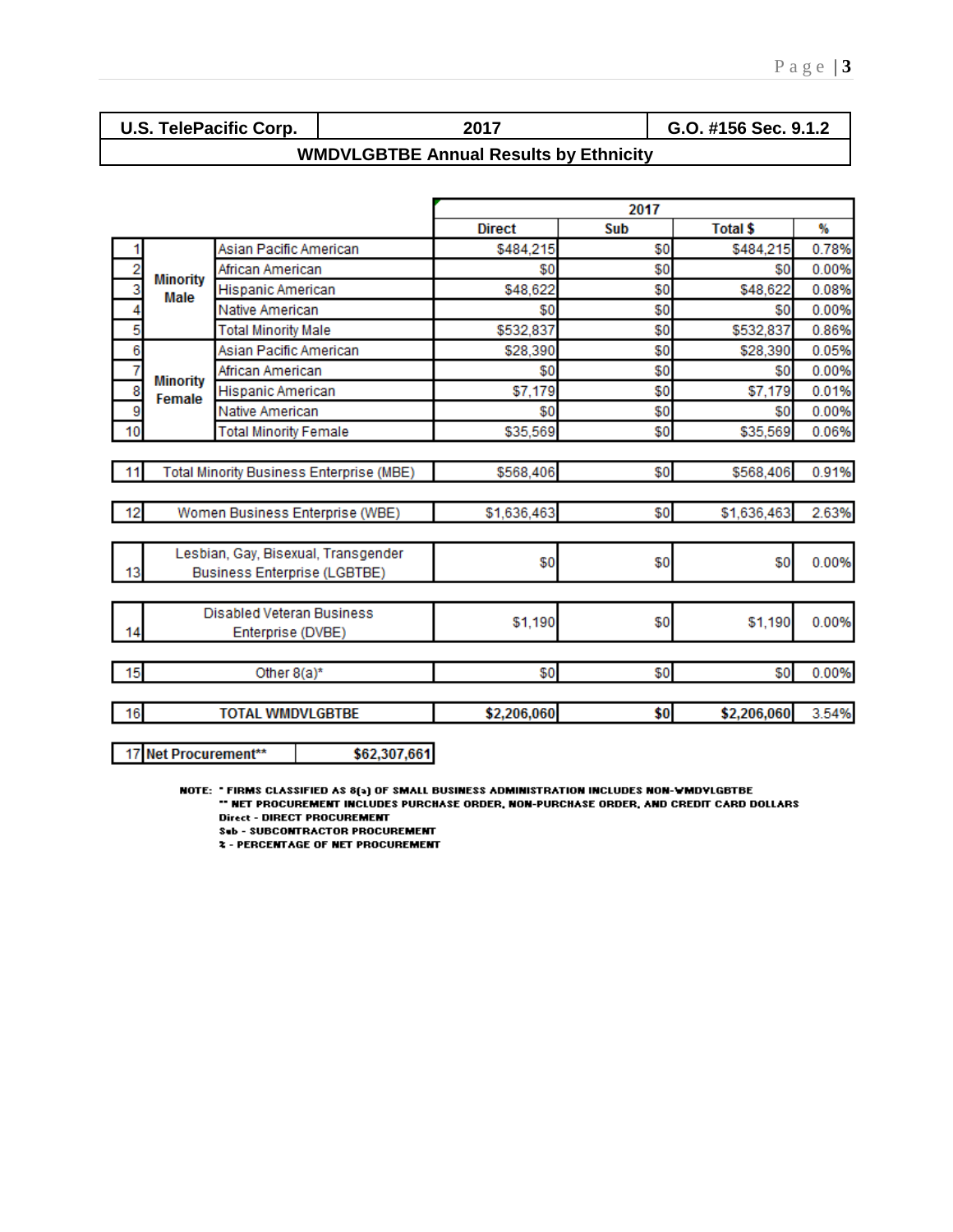| U.S. TelePacific ( |  |
|--------------------|--|
|--------------------|--|

**U.S. TelePacific Corp. 2017 G.O. #156 Sec. 9.1.2**

## **WMDVLGBTBE Direct Procurement by Product and Service Categories**

|                |                                                                                                        |                                                 |                                                 |               | <b>Products</b> |       | <b>Services</b> |       | <b>Total</b>   |       |
|----------------|--------------------------------------------------------------------------------------------------------|-------------------------------------------------|-------------------------------------------------|---------------|-----------------|-------|-----------------|-------|----------------|-------|
|                |                                                                                                        |                                                 |                                                 |               | Ŝ               | %     | \$              | ₩     | Ŝ              | %     |
|                |                                                                                                        | Asian Pacific American                          |                                                 | Direct        | \$454,703       | 1.48% | \$29,513        | 0.09% | \$484,215      | 0.78% |
| $\overline{2}$ |                                                                                                        | African American                                |                                                 | <b>Direct</b> | SO              | 0.00% | \$48,622        | 0.15% | \$48,622       | 0.08% |
| 3              | <b>Minority</b><br>Male                                                                                | Hispanic American                               |                                                 | <b>Direct</b> | S0              | 0.00% | S0              | 0.00% | S0             | 0.00% |
| 4              |                                                                                                        | Native American                                 |                                                 | <b>Direct</b> | S0              | 0.00% | S <sub>0</sub>  | 0.00% | S0             | 0.00% |
| 5              |                                                                                                        | <b>Total Minority Male</b>                      |                                                 | <b>Direct</b> | \$454,703       | 1.48% | \$78,135        | 0.25% | \$532,837      | 0.86% |
| 6              |                                                                                                        | Asian Pacific American                          |                                                 | <b>Direct</b> | \$0             | 0.00% | \$28,390        | 0.09% | \$28,390       | 0.05% |
| 7              |                                                                                                        | African American                                |                                                 | <b>Direct</b> | SO.             | 0.00% | S0              | 0.00% | S0             | 0.00% |
| 8              | <b>Minority</b><br>Female                                                                              | <b>Hispanic American</b>                        |                                                 | Direct        | S0              | 0.00% | \$7,180         | 0.02% | \$7,180        | 0.01% |
| 9              |                                                                                                        | Native American                                 |                                                 | <b>Direct</b> | \$O             | 0.00% | S0              | 0.00% | S0             | 0.00% |
| 10             |                                                                                                        | <b>Total Minority Female</b>                    |                                                 | Direct        | \$O             | 0.00% | \$35,570        | 0.11% | \$35,570       | 0.06% |
| 11             |                                                                                                        |                                                 | <b>Total Minority Business Enterprise (MBE)</b> | <b>Direct</b> | \$454,703       | 1.48% | \$113,704       | 0.36% | \$568,407      | 0.91% |
|                |                                                                                                        |                                                 |                                                 |               |                 |       |                 |       |                |       |
| 12             |                                                                                                        |                                                 | Women Business Enterprise (WBE)                 | <b>Direct</b> | \$997,273       | 3.24% | \$639,191       | 2.03% | \$1,636,463    | 2.63% |
|                |                                                                                                        | Enterprise (LGBTBE)                             | Lesbian, Gay, Bisexual, Transgender Business    | <b>Direct</b> | SO.             | 0.00% | S <sub>0</sub>  | 0.00% | S <sub>0</sub> | 0.00% |
|                |                                                                                                        |                                                 | Disabled Veteran Business Enterprise (DVBE)     | <b>Direct</b> | \$O             | 0.00% | \$1,190         | 0.00% | \$1,190        | 0.00% |
| 15             |                                                                                                        | Other $8(a)^*$                                  |                                                 | Direct        | S <sub>0</sub>  | 0.00% | S <sub>0</sub>  | 0.00% | SO             | 0.00% |
|                |                                                                                                        |                                                 |                                                 |               |                 |       |                 |       |                |       |
| 16             |                                                                                                        | <b>TOTAL WMDVLGBTBE</b>                         |                                                 | <b>Direct</b> | \$1,451,975     | 4.72% | \$754,085       | 2.39% | \$2,206,060    | 3.54% |
| 17<br>18<br>19 | <b>Total Product</b><br>Procurement<br><b>Total Service</b><br><b>Procurement</b><br>Net Procurement** |                                                 | \$30,762,008<br>\$31,545,653<br>\$62,307,661    |               |                 |       |                 |       |                |       |
| 20             | Total Number of                                                                                        | WMDVLGBTBEs that<br><b>Received Direct Sper</b> | 26                                              |               |                 |       |                 |       |                |       |

NOTE: "FIRMS CLASSIFIED AS 8(a) OF SMALL BUSINESS ADMINISTRATION INCLUDES NON-WMDVLGBTBE<br>"" NET PROCUREMENT INCLUDES PURCHASE ORDER, NON-PURCHASE ORDER, AND CREDIT CARD DOLLARS Direct - DIRECT PROCUREMENT<br>
Sub - SUBCONTRACTOR PROCUREMENT<br>
2 - PERCENTAGE OF NET PROCUREMENT

Note: Gross and net procurement are based on TPx's direct spend only (less employee, utility, carriers, rent and tax spend). The percentage calculation is derived from direct spend/net procurement.

| U.S. TelePacific Corp. | 2017                                                                          | G.O. #156 Sec. 9.1.2 |
|------------------------|-------------------------------------------------------------------------------|----------------------|
|                        | <b>WMDVLGBTBE Subcontractor Procurement by Product and Service Categories</b> |                      |

TPx's internal financial tracking database does not currently report to subcontractor level.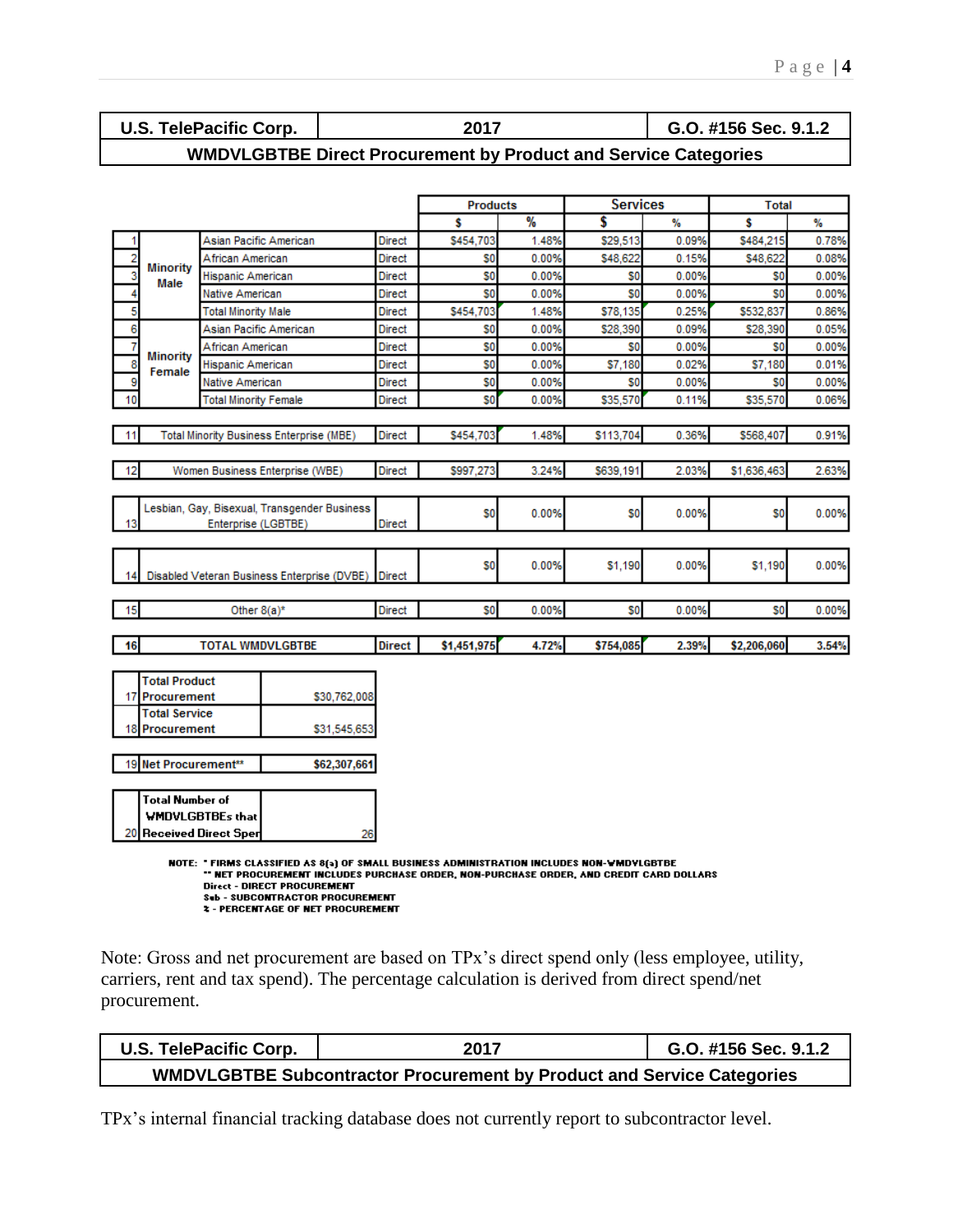|                           |                                    |               |                   |   |                         |                                                  |               |               | Lesbian, Gay,           |                   |               |               |                |
|---------------------------|------------------------------------|---------------|-------------------|---|-------------------------|--------------------------------------------------|---------------|---------------|-------------------------|-------------------|---------------|---------------|----------------|
|                           |                                    |               |                   |   |                         |                                                  |               |               | Bisexual,               | Disabled          |               |               |                |
|                           |                                    |               |                   |   |                         |                                                  | Minority      | Women         | Transgender             | Veterans          |               |               |                |
|                           |                                    |               |                   |   |                         |                                                  | Business      | Business      | <b>Business</b>         | <b>Business</b>   |               |               |                |
|                           | Asian Pacil                        | tic American  | African American  |   |                         | Hispanic American   Native American   Enterprise |               | Enterprise    | Enterprise              | <b>Enterprise</b> | Other 8(a)"   | Total         | Total          |
| <b>SIC</b> Category       | å                                  | Female        | Female<br>å<br>E  | å | Female Male             | Female                                           | (MBE)         | <b>GBE)</b>   | <b>LGBTBE)</b>          | <b>OVBE)</b>      |               | WHOVLGBTBE    | <b>Dollars</b> |
|                           | ÷.                                 | \$28,390      | 뮳                 |   | \$6,555                 |                                                  | \$34,945      | \$85,768      |                         |                   |               | \$120,712     | \$15,584,044   |
| Accounts Payable          | ×                                  | 0.05%         | š                 |   | $rac{1}{20}$            |                                                  | $\frac{2}{3}$ | 0.14%         |                         |                   |               | $\frac{3}{2}$ |                |
| Building                  | $\overline{\bullet}$               |               |                   |   |                         |                                                  | g             | \$69,232      |                         | \$1,190           |               | \$70,422      | \$2,752,114    |
| Maintenancel Facilities y |                                    |               |                   |   |                         |                                                  | š             | 0.1%          |                         | $\hat{e}$         |               | È,            |                |
|                           | \$470,535<br>₩                     |               | \$48,622          |   |                         |                                                  | \$519,157     | \$1,295,650   |                         |                   |               | \$1,814,807   | \$30,762,008   |
| Capex                     | $\bf x$                            | Σ,            | $0.08\%$          |   |                         |                                                  | Σ,            | $\frac{2}{3}$ |                         |                   |               | ð             |                |
|                           | ₩                                  |               |                   |   | 뮳                       |                                                  | 뮳             | \$625         |                         |                   |               | \$625         | \$2,035,731    |
| legal                     | ×                                  |               |                   |   | S                       |                                                  | త             | Š             |                         |                   |               | Š             |                |
| Maintenance               | ₩                                  |               |                   |   |                         |                                                  | ⋦             | \$34,553      |                         |                   |               | \$34,553      | \$6,169,269    |
|                           |                                    |               |                   |   |                         |                                                  | š             | 0.06%         |                         |                   |               | š             |                |
| ᇣ                         | \$13,680<br>₩                      |               |                   |   |                         |                                                  | \$13,680      | \$151,261     |                         |                   |               | \$164,941     | \$5,004,496    |
| Agencies/Consultants      | 0.022<br>$\boldsymbol{\mathsf{x}}$ |               |                   |   |                         |                                                  | 0.02          | 0.24          |                         |                   |               | š             |                |
|                           | ₩                                  |               |                   |   |                         |                                                  |               |               |                         |                   |               |               |                |
|                           | $\boldsymbol{\mathsf{x}}$          |               |                   |   |                         |                                                  |               |               |                         |                   |               |               |                |
|                           | ↔                                  |               |                   |   |                         |                                                  |               |               |                         |                   |               |               |                |
|                           |                                    |               |                   |   |                         |                                                  |               |               |                         |                   |               |               |                |
|                           | ₩                                  |               |                   |   |                         |                                                  |               |               |                         |                   |               |               |                |
|                           | ×                                  |               |                   |   |                         |                                                  |               |               |                         |                   |               |               |                |
|                           | ₩                                  |               |                   |   |                         |                                                  |               |               |                         |                   |               |               |                |
|                           | $\boldsymbol{\mathsf{x}}$          |               |                   |   |                         |                                                  |               |               |                         |                   |               |               |                |
| TOTAL                     | \$484,21<br>₩                      | \$28,390<br>۴ | \$48,622          | ≌ | $$0 $ \$6,555           | ₽                                                | \$0 \$567,782 | \$1,637,088   | ⋥                       | \$1,190           | 뮤             | \$2,206,060   | \$62,307,661   |
|                           | $0.78\times$                       | $0.05\times$  | $0.08$ % $0.00$ % |   | $0.00z$ $0.01z$ $0.00z$ | $0.00 \times$                                    | $0.91$ %      | $2.63\times$  | $\overline{0.00\times}$ | 0.00%             | $0.00 \times$ | 3.54%         |                |

| [otal Product Procurement | \$30,762,008 |
|---------------------------|--------------|
| iotal Service Procurement | \$31,545,653 |
|                           |              |
| Net Procurement           | \$62,307,661 |

NOTE: "FIRMS WITH MULIT MINORITY OWNERSHIP STATUS

"TRIMS CLASSIFIED AS 8(4) OF SMALL BUSINESS ADMINISTRATION INCLUDES NON-VMOVILBITBE<br>""NET PROCUREMENT INCLUDES PURCHASE ORDER, NON-PURCHASE ORDER, AND CREDIT CARD DOLLARS<br>TOTAL DOLLARS - TOTAL PROCUREMENT DOLLAR AMOUNT IN

**U.S. TelePacific Corp. 2017 G.O. #156 Sec. 9.1.2**

## **WMDVLGBTBE Procurement by Standard Industrial Categories**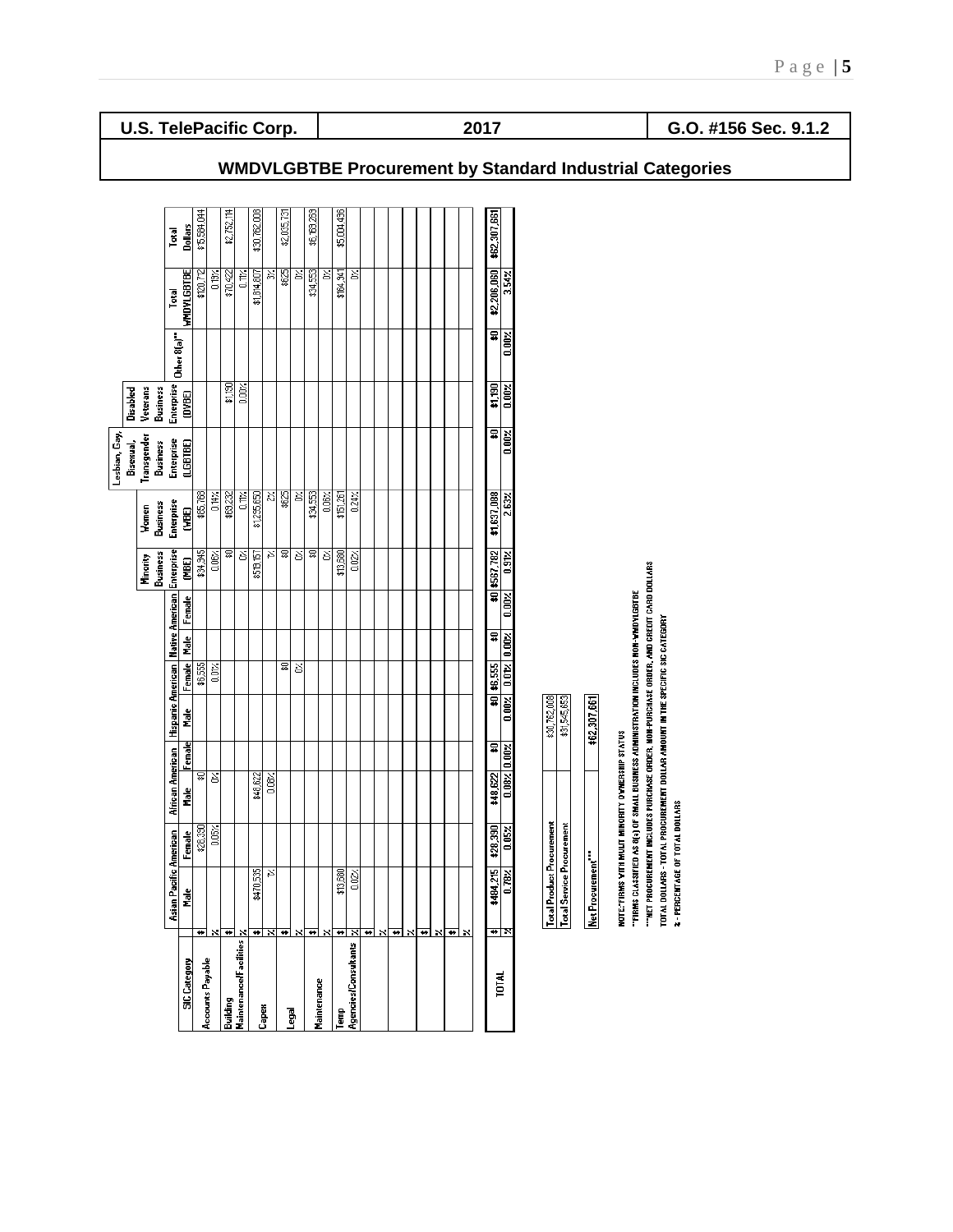| U.S. TelePacific Corp. | 2017                                                  | G.O. #156 Sec. 9.1.2 |
|------------------------|-------------------------------------------------------|----------------------|
|                        | Description of WMDVLGBTBEs with CA Majority Workforce |                      |

Per G.O. #156 Sec. 9.1.2, each utility shall report the number of WMDVLGBTBEs who have the majority workforce in California to the extent such information is readily accessible. This information is not readily accessible.

| U.S. TelePacific Corp. | 2017                               | G.O. #156 Sec. 9.1.3 |
|------------------------|------------------------------------|----------------------|
|                        | <b>WMDVLGBTBE Program Expenses</b> |                      |

As TPx is using internal resources to set up and expand its Program, expenses for 2017 predominantly involve time of personnel in Regulatory and Finance for activities such as evaluating and modifying prior processes to identify and track covered expenditures, identifying and tracking certified WMDVLGBTBE entities with which TPx does business, identifying and modifying systems for tracking and reporting purposes, preparation of internal and external notices, time for searches using the CPUC diverse supplier database, responding to inquiries, and the development and preparation of reports and documentation.

| <b>Expense Category</b>        | 2017 (Actual) |
|--------------------------------|---------------|
| Wages                          | \$0           |
| <b>Other Employee Expenses</b> | \$0           |
| <b>Program Expenses</b>        | \$0           |
| <b>Reporting Expenses</b>      | \$0           |
| Training                       | \$0           |
| Consultants                    | \$0           |
| Other                          | \$0           |
| TOTAL                          |               |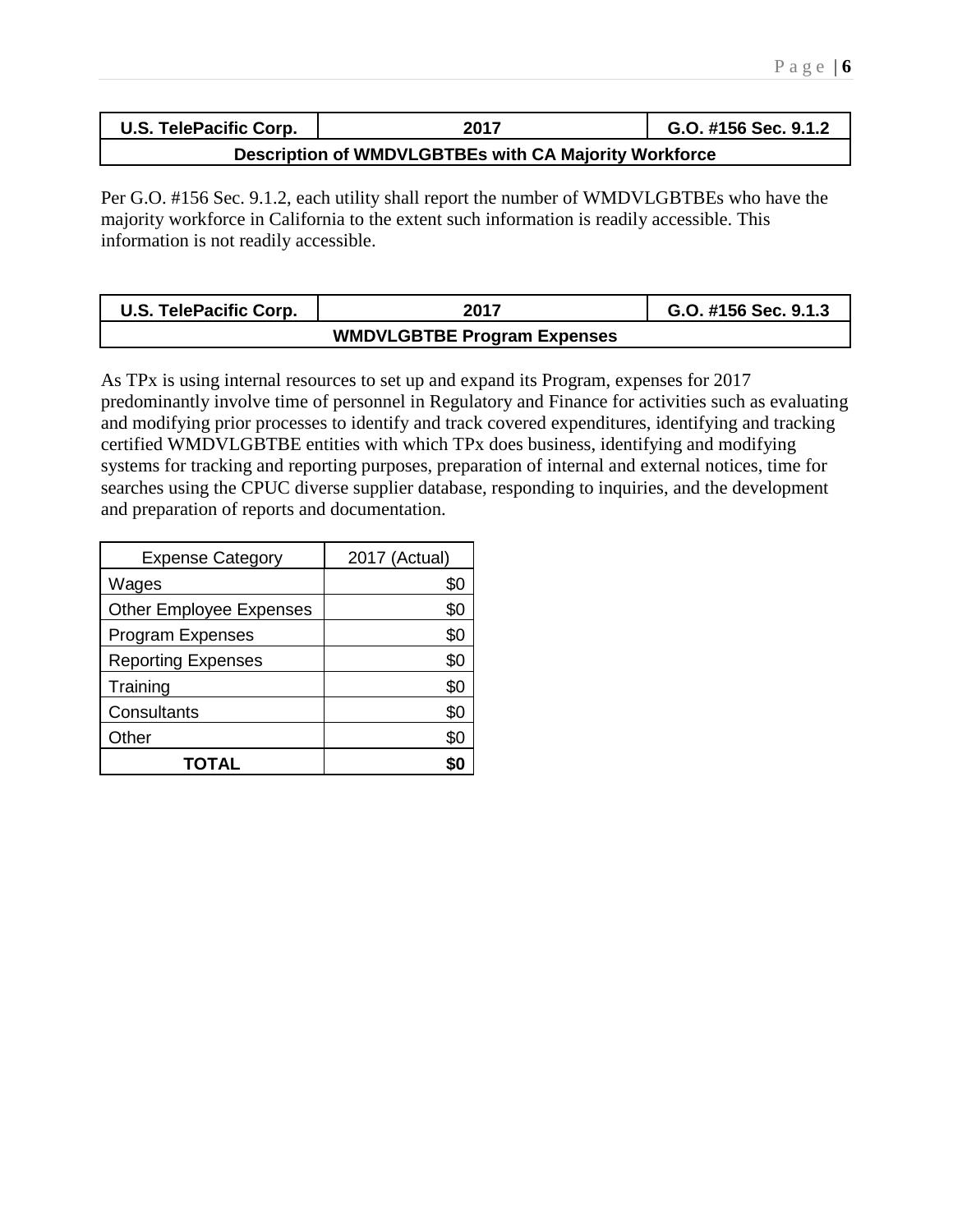| U.S. TelePacific Corp.                                    | 2017 | G.O. #156 Sec. 9.1.4 |  |  |  |
|-----------------------------------------------------------|------|----------------------|--|--|--|
| Description of Progress in Meeting or Exceeding Set Goals |      |                      |  |  |  |

TPx did not meet its voluntary target goals in 2017. TPx believes that a portion of its suppliers qualify as diverse, however are not registered with the Supplier Clearinghouse. As an example, TPx utilizes law firms who are minority and/or women owned, however they have elected not to register with the Supplier Clearinghouse for various reasons.

Some suppliers are of the opinion that the process has become more cumbersome. Suppliers have expressed concerns that the Supplier Clearinghouse is requiring confidential information that the supplier is not comfortable with providing. Suppliers have said that in the past, the Supplier Clearinghouse offered a condensed application for those with WMDVLGBTBE certificates, so the process was simpler and less invasive.

TPx continues to develop both internal and external communications and/or procedures targeting increased opportunity for diverse suppliers and specifically, reaches out to the vendors by phone to make sure they are aware of the certification process and the importance of becoming certificated with the Supplier Clearinghouse.

TPx regularly focuses on reducing expenses and providing the best value to our customers while ensuring increased spend with diverse suppliers when possible.

| U.S. TelePacific Corp. | 2017 | G.O. #156 Sec. 9.1.4 |  |  |  |
|------------------------|------|----------------------|--|--|--|
|                        |      |                      |  |  |  |

| Category                                                       | 2017 Results | 2017 Goals |
|----------------------------------------------------------------|--------------|------------|
| <b>Minority Men</b>                                            | 0.86%        | 2.00%      |
| <b>Minority Women</b>                                          | 0.06%        | 1.00%      |
| <b>Minority Business Enterprise</b><br>(MBE)                   | 0.91%        | 3.00%      |
| <b>Women Business Enterprise</b><br>(WBE)                      | 2.63%        | 3.00%      |
| Lesbian, Gay, Bisexual,<br><b>Transgender Business</b>         |              |            |
| <b>Enterprise (LGBTBE)</b><br><b>Disabled Veteran Business</b> | 0.00%        | 0.00%      |
| (DVBE)                                                         | 0.00%        | 0.25%      |
| <b>TOTAL WMDVLGBTBE</b>                                        | 3.54%        | 6.25%      |

% - PERCENTAGE OF NET PROCUREMENT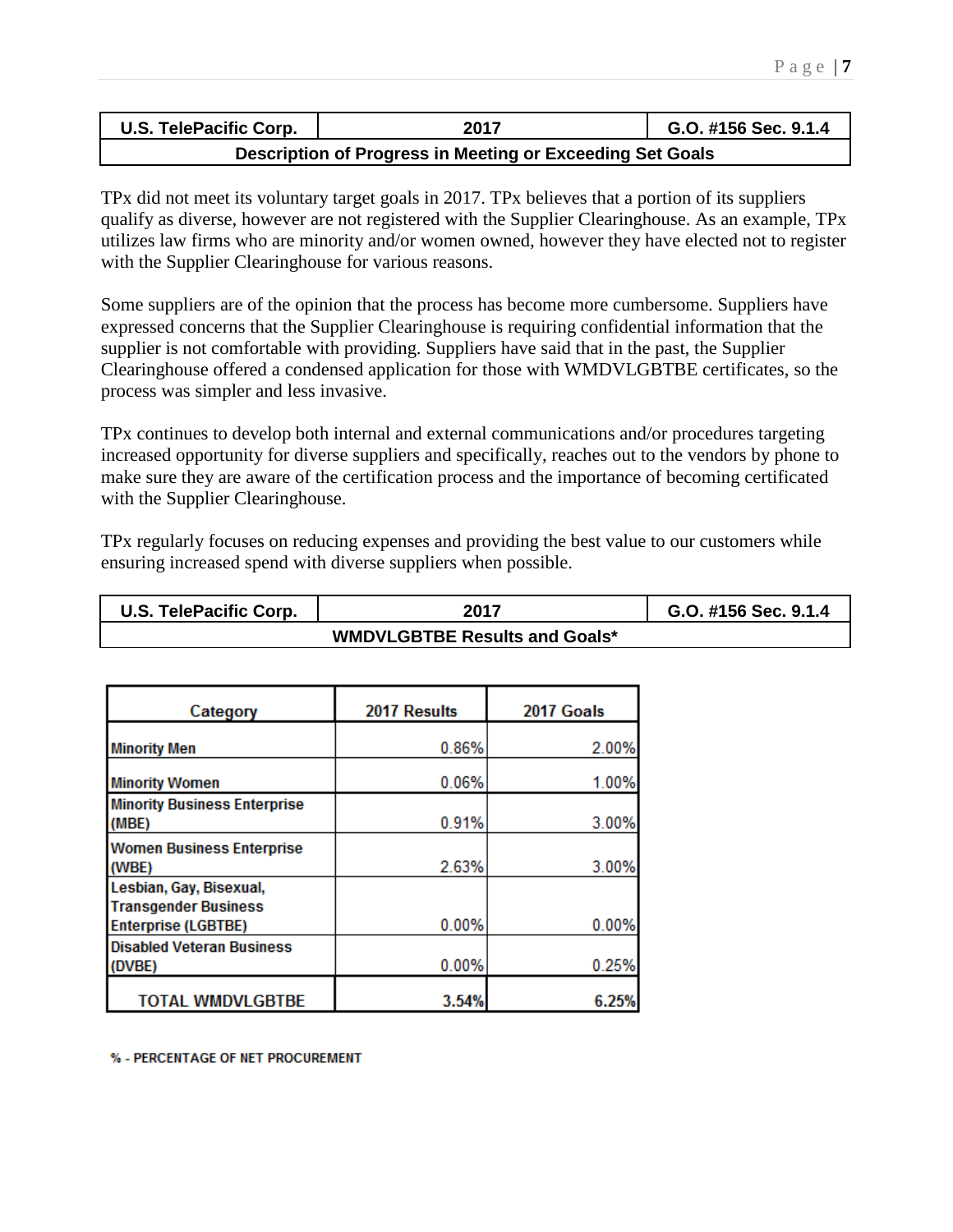| U.S. TelePacific Corp.                                                   | 2017 | G.O. #156 Sec. 9.1.5 |  |  |  |  |
|--------------------------------------------------------------------------|------|----------------------|--|--|--|--|
| Description of Prime Contractor Utilization of WMDVLGBTBE Subcontractors |      |                      |  |  |  |  |

TPx sends notices to all its suppliers seeking information on diverse subcontracting. TPx provides a notice regarding WMDVLGBTBE subcontracting with each Purchase Order.

| <b>U.S. TelePacific Corp.</b>                                               | 2017 | G.O. #156 Sec. 9.1.5 |  |  |  |
|-----------------------------------------------------------------------------|------|----------------------|--|--|--|
| <b>Summary of Prime Contractor Utilization of WMDVLGBTBE Subcontractors</b> |      |                      |  |  |  |

TPx's internal financial tracking database does not report to subcontractor level.

| U.S. TelePacific Corp.                                      | 2017 | G.O. #156 Sec. 9.1.6 |  |  |  |
|-------------------------------------------------------------|------|----------------------|--|--|--|
| A List of WMDVLGBTBE Complaints Received and Current Status |      |                      |  |  |  |

TPx is not aware of any WMDVLGBTBE complaints.

| U.S. TelePacific Corp.                                                               | 2017 | G.O. #156 Sec. 9.1.7 |  |  |  |  |
|--------------------------------------------------------------------------------------|------|----------------------|--|--|--|--|
| Description of Efforts to Recruit WMDVLGBTBE Suppliers in Low Utilization Categories |      |                      |  |  |  |  |

TPx utilized WMDVLGBTBE's with business descriptions including Legal Services, Information Technology products, and technical telecommunications products such as Ethernet, Fiber Optics and telecommunications engineering system design. TPx ensures that inquiries, materials and brochures from vendors are routed to the appropriate department for determining purchasing opportunities from DBE's. TPx continues to work with diverse suppliers not registered with the Clearinghouse to ensure that necessary documentation is filed.

| U.S. TelePacific Corp. | 2017 | G.O. #156 Sec. 9.1.11 |
|------------------------|------|-----------------------|
|                        |      |                       |

Not applicable.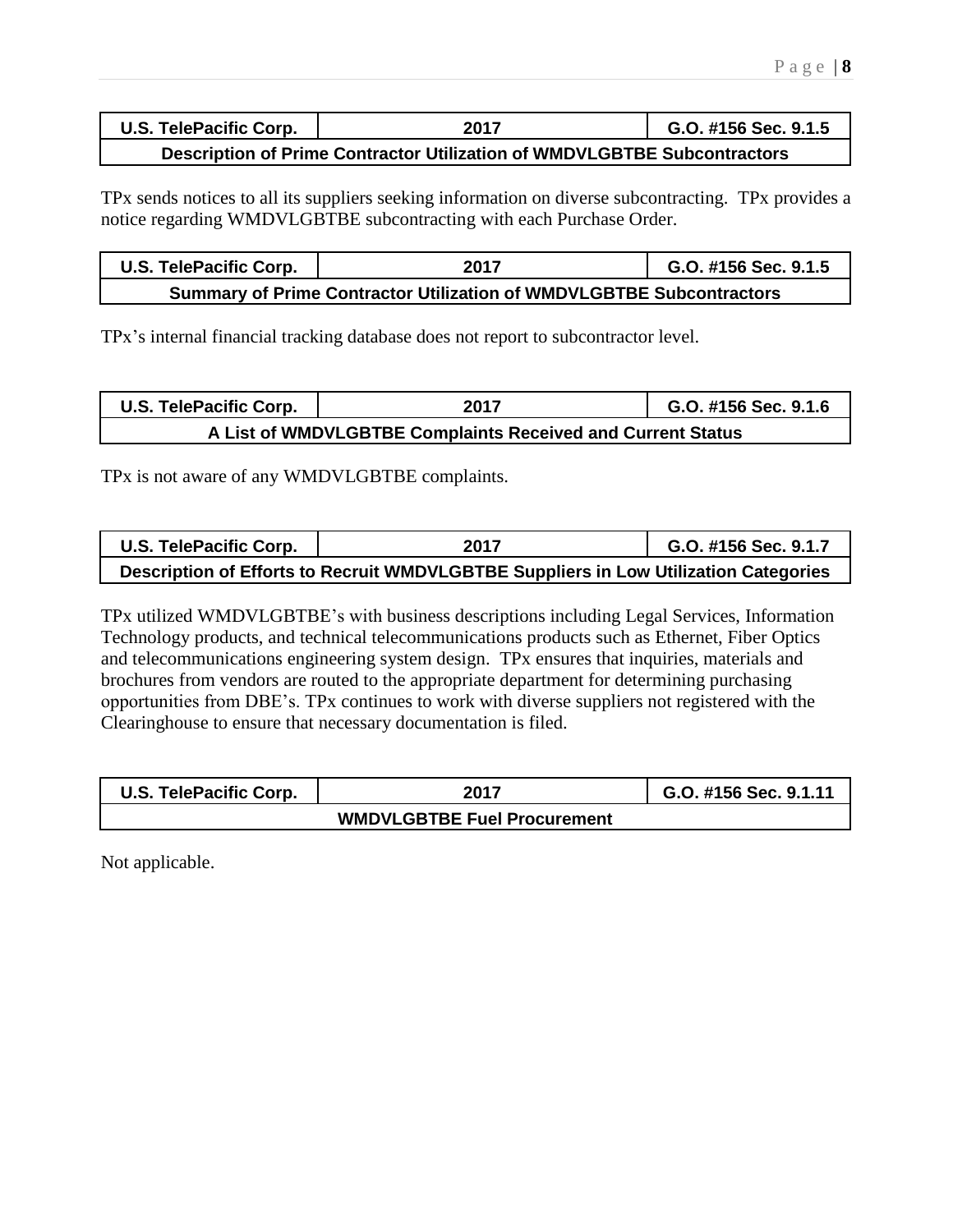| <b>U.S. TelePacific Corp.</b>                                                     | 2017 | G.O. #156 Sec. 10.1.1 |  |  |  |  |  |
|-----------------------------------------------------------------------------------|------|-----------------------|--|--|--|--|--|
| WMDVLGBTBE Annual SHORT, MID, AND LONG-TERM Goals by Product and Service Category |      |                       |  |  |  |  |  |

While economic factors and influences outside the company's control affect overall purchasing decisions, TPx will seek opportunities to improve upon stated goals and the resulting accomplishments year over year.

|                                 |                                                          | Short-Term 2018 |                                                                                                                                |                                       |                                                   |                                             | Mid-Term 2021  |                                                                                                               |                                                          |                                                   | Long-Term 2023                              |                                   |                                                                                                  |                                                   |                         |
|---------------------------------|----------------------------------------------------------|-----------------|--------------------------------------------------------------------------------------------------------------------------------|---------------------------------------|---------------------------------------------------|---------------------------------------------|----------------|---------------------------------------------------------------------------------------------------------------|----------------------------------------------------------|---------------------------------------------------|---------------------------------------------|-----------------------------------|--------------------------------------------------------------------------------------------------|---------------------------------------------------|-------------------------|
| <b>Products</b>                 | <b>Minority</b><br><b>Enterprise Enterprise</b><br>(MBE) | Women<br>(WBE)  | Lesbian, Gay,<br>Bisexual.<br><b>Business   Business   Transgender   Business</b><br><b>Business</b><br>Enterprise<br>(LGBTBE) | <b>Disabled</b><br>Veterans<br>(DVBE) | Enterprise   WMDVLGBTBE   Enterprise   Enterprise | <b>Minority</b><br><b>Business</b><br>(MBE) | Women<br>(WBE) | Lesbian, Gay,<br>Bisexual,<br><b>Business Transgender</b><br><b>Business</b><br><b>Enterprise</b><br>(LGBTBE) | <b>Disabled</b><br>Veterans<br><b>Business</b><br>(DVBE) | Enterprise   WMDVLGBTBE   Enterprise   Enterprise | <b>Minority</b><br><b>Business</b><br>(MBE) | Women<br><b>Business</b><br>(WBE) | Lesbian,<br>Gay,<br>Bisexual.<br>Transgender<br><b>Business</b><br><b>Enterprise</b><br>(LGBTBE) | Disabled<br>Veterans<br><b>Business</b><br>(DVBE) | Enterprise   WMDVLGBTBE |
|                                 |                                                          |                 |                                                                                                                                |                                       |                                                   |                                             |                |                                                                                                               |                                                          |                                                   |                                             |                                   |                                                                                                  |                                                   |                         |
| <b>CAPEX</b><br><b>Subtotal</b> | .50%<br>1.50%                                            | .50%<br>1.50%   | 0.00%<br>0.00%                                                                                                                 | 0.10%<br>0.10%                        | 3.10%<br>3.10%                                    | 3.75%<br>3.75%                              | 1.75%<br>1.75% | 0.00%<br>0.00%                                                                                                | 0.30%<br>0.30%                                           | 5.80%<br>5.80%                                    | 7.50%<br>7.50%                              | 2.50%<br>2.50%                    | 0.00%<br>0.00%                                                                                   | 0.75%<br>0.75%                                    | 10.75%<br>10.75%        |

| <b>Services</b>                      | <b>Minority</b><br><b>Business</b><br>(MBE) | Women<br><b>Business</b><br><b>Enterprise Enterprise</b><br>(WBE) | Lesbian, Gay,<br>Bisexual.<br>Transgender<br><b>Business</b><br><b>Enterprise</b><br>(LGBTBE) | <b>Disabled</b><br><b>Veterans</b><br><b>Business</b><br><b>Enterprise</b><br>(DVBE) | <b>WMDVLGBTBE</b> | <b>Minority</b><br><b>Business</b><br><b>Enterprise</b><br>(MBE) | Women<br><b>Business</b><br><b>Enterprise</b><br>(WBE) | Lesbian, Gay,<br>Bisexual.<br>Transgender<br><b>Business</b><br><b>Enterprise</b><br>(LGBTBE) | <b>Disabled</b><br><b>Veterans</b><br><b>Business</b><br><b>Enterprise</b><br>(DVBE) | <b>WMDVLGBTBE</b> | <b>Minority</b><br><b>Business</b><br><b>Enterprise Enterprise</b><br>(MBE) | Women<br><b>Business</b><br>(WBE) | Lesbian.<br>Gay,<br>Bisexual.<br>Transgender<br><b>Business</b><br><b>Enterprise</b><br>(LGBTBE) | <b>Disabled</b><br><b>Veterans</b><br><b>Business</b><br>(DVBE) | Enterprise   WMDVLGBTBE |
|--------------------------------------|---------------------------------------------|-------------------------------------------------------------------|-----------------------------------------------------------------------------------------------|--------------------------------------------------------------------------------------|-------------------|------------------------------------------------------------------|--------------------------------------------------------|-----------------------------------------------------------------------------------------------|--------------------------------------------------------------------------------------|-------------------|-----------------------------------------------------------------------------|-----------------------------------|--------------------------------------------------------------------------------------------------|-----------------------------------------------------------------|-------------------------|
| <b>Accounts Pagable</b>              | 0.25%                                       | 0.25%                                                             | 0.00%                                                                                         | 0.00%                                                                                | 0.50%             | 0.63%                                                            | 0.38%                                                  | 0.00%                                                                                         | 0.00%                                                                                | 1.00%             | 1.25%                                                                       | 0.50%                             | 0.00%                                                                                            | 0.00%                                                           | 1.75%                   |
| Building Maintance                   | 0.25%                                       | 0.25%                                                             | 0.00%                                                                                         | 0.05%                                                                                | 0.55%             | 0.63%                                                            | 0.38%                                                  | 0.00%                                                                                         | 0.15%                                                                                | 1.15%             | 1.25%                                                                       | 0.50%                             | 0.00%                                                                                            | 0.25%                                                           | 2.00%                   |
| Legal Services                       | 0.25%                                       | 0.25%                                                             | 0.00%                                                                                         | 0.00%                                                                                | 0.50%             | 0.63%                                                            | 0.38%                                                  | 0.00%                                                                                         | 0.00%                                                                                | 1.00%             | 1.25%                                                                       | 0.30%                             | 0.00%                                                                                            | 0.00%                                                           | 1.55%                   |
| Newtork/ILEC                         | 0.50%                                       | 0.50%                                                             | 0.00%                                                                                         | 0.05%                                                                                | 1.05%             | 1.25%                                                            | 0.75%                                                  | 0.00%                                                                                         | 0.15%                                                                                | 2.15%             | 2.50%                                                                       | 1.00%                             | 0.00%                                                                                            | 0.25%                                                           | 3.75%                   |
| <b>Temp Agencies!</b><br>Consultants | 0.25%                                       | 0.25%                                                             | 0.00%                                                                                         | 0.05%                                                                                | 0.55%             | 0.63%                                                            | 0.38%                                                  | 0.00%                                                                                         | 0.15%                                                                                | 1.15%             | 1.25%                                                                       | 0.20%                             | 0.00%                                                                                            | 0.25%                                                           | 1.70%                   |
| <b>Subtotal</b>                      | 1.50%                                       | 1.50%                                                             | 0.00%                                                                                         | 0.15%                                                                                | 3.15%             | 3.75%                                                            | 2.25%                                                  | 0.00%                                                                                         | 0.45%                                                                                | 6.45%             | 7.50%                                                                       | 2.50%                             | 0.00%                                                                                            | 0.75%                                                           | 10.75%                  |
|                                      |                                             |                                                                   |                                                                                               |                                                                                      |                   |                                                                  |                                                        |                                                                                               |                                                                                      |                   |                                                                             |                                   |                                                                                                  |                                                                 |                         |
| <b>TOTAL</b>                         | 3.00%                                       | 3.00%                                                             | 0.00%                                                                                         | 0.25%                                                                                | 6.25%             | 7.50%                                                            | 4.00%                                                  | 0.00%                                                                                         | 0.75%                                                                                | 12.25%            | 15.00%                                                                      | 5.00%                             | 0.00%                                                                                            | 1.50%                                                           | 21.50%                  |

\*The stated goals are not legally enforceable requirements or quotas of any kind and failure to meet or exceed them, or any other portion of this plan, is not subject to any penalty.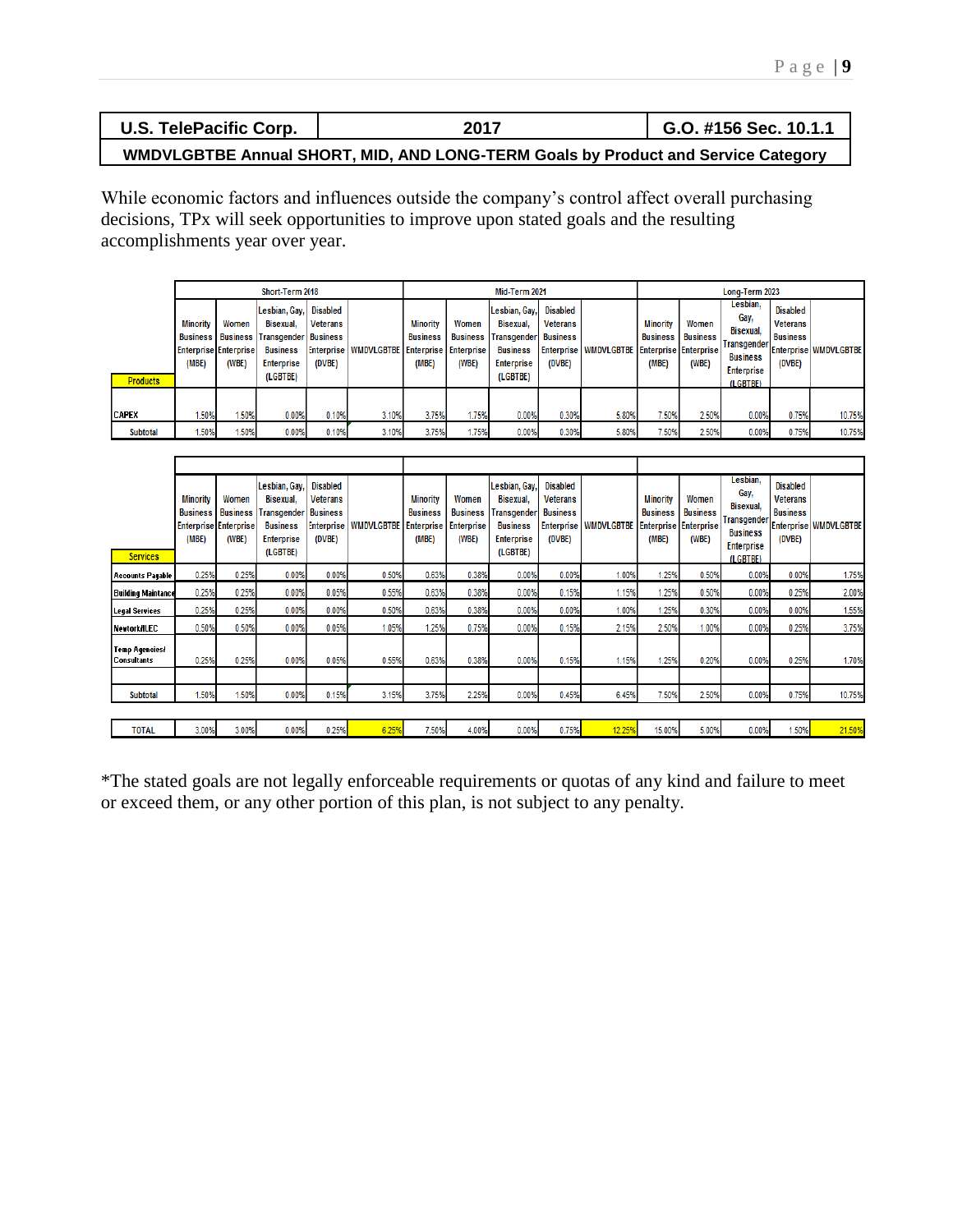| <b>U.S. TelePacific Corp.</b>                                                   | 2017 | G.O. #156 Sec. 10.1.2 |  |  |  |  |
|---------------------------------------------------------------------------------|------|-----------------------|--|--|--|--|
| Description of WMDVLGBTBE Planned Program Activities for the Next Calendar Year |      |                       |  |  |  |  |

TPx continues to improve processes for obtaining WMDVLGBTBE information and for working with contractors to encourage WMDVLGBTBE subcontracting and to obtain information regarding their success. In 2018, TPx will attend small business expos conducted by the CPUC as well as the Annual GO 156 Supplier Diversity En Banc.

TPx's Compliance team will meet with TPx corporate directors and managers with purchasing responsibility to describe the high level requirements of GO 156 and will engage the team for ideas and recommendations for increasing our supply of diverse vendors.

TPx endeavors to hold quarterly meetings with internal organizations responsible for Supplier Diversity and those employees making purchasing decisions. Discussions will include best practices and action plans.

TPx will communicate and report Supplier Diversity results and performance to key business unit executives on a quarterly basis and will continue to increase company awareness of the program.

| U.S. TelePacific Corp.                                             | 2017 | G.O. #156 Sec. 10.1.3 |  |  |
|--------------------------------------------------------------------|------|-----------------------|--|--|
| Plans for Recruiting WMDVLGBTBE Suppliers in Low Utilization Areas |      |                       |  |  |

TPx continues to encourage potential uncertified WMDVLGBTBEs to apply for and maintain certification with the Clearinghouse by providing a notice regarding WMDVLGBTBE to go out with each Purchase Order. TPx plans to work with other utilities to share ideas on how to identify and lobby new WMDVLGBTBE vendors in low utilization areas.

| U.S. TelePacific Corp.                                      | 2017 | G.O. #156 Sec. 10.1.4 |  |  |
|-------------------------------------------------------------|------|-----------------------|--|--|
| Plans for Recruiting WMDVLGBTBE Suppliers Where Unavailable |      |                       |  |  |

TPx will continue to seek opportunities for the purchase of products and services and will encourage its management team to expand opportunities for WMDVLGBTBE vendors in categories for which they are available. TPx will improve contact with WMDVLGBTBE organizations and agencies within the community by attending business expos and networking with other utilities to further promote the program.

| <b>U.S. TelePacific Corp.</b>                                               | 2017 | G.O. #156 Sec. 10.1.5 |  |  |
|-----------------------------------------------------------------------------|------|-----------------------|--|--|
| Plans for Encouraging Prime Contractors to Subcontract WMDVLGBTBE Suppliers |      |                       |  |  |

TPx provides a notice regarding WMDVLGBTBE subcontracting to go out with each Purchase Order. TPx encourages its prime contractors to identify, solicit, qualify and negotiate with prospective DBE subcontractors. The award of subcontracts are at the sole discretion of the prime contractor.